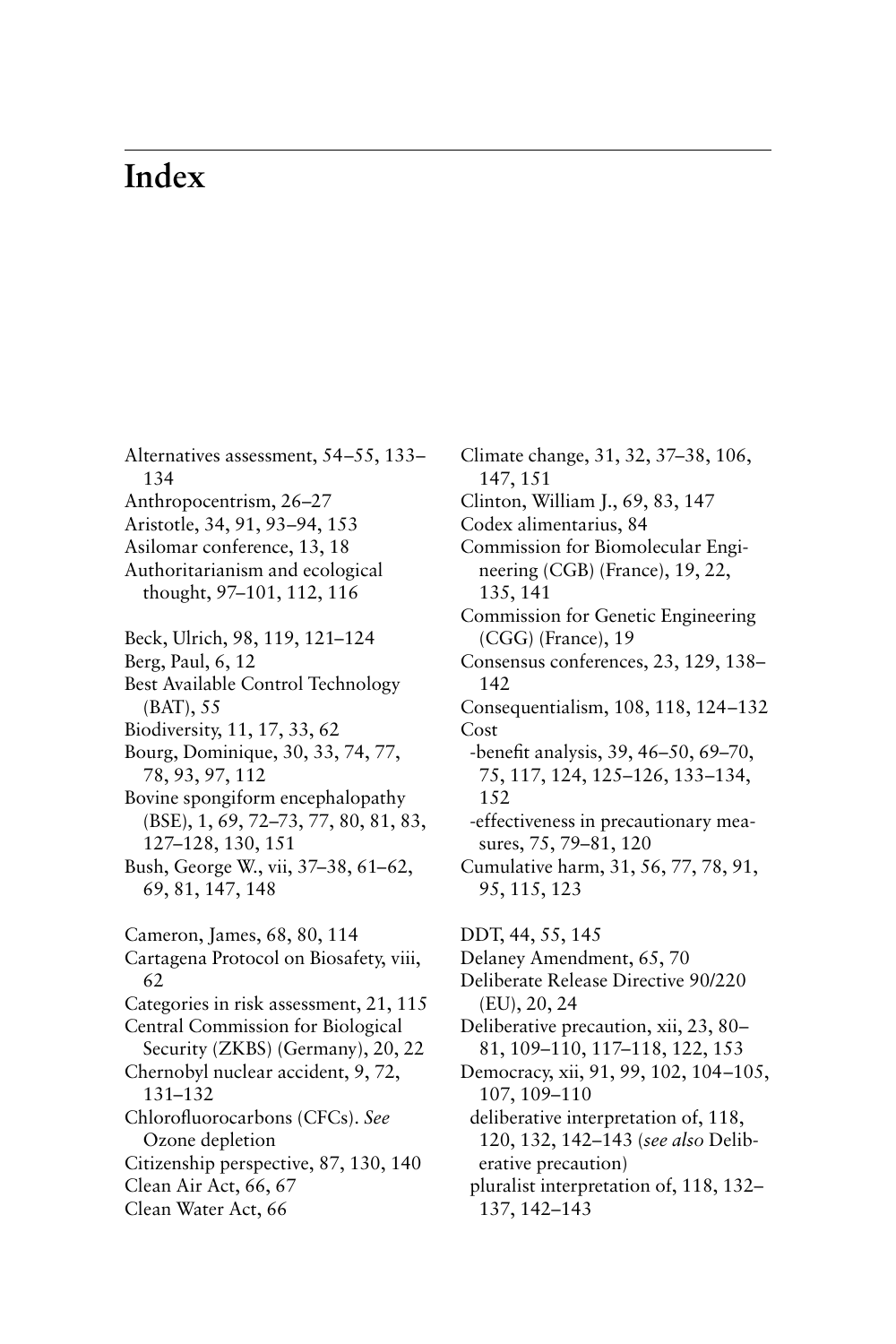Denmark, 22, 23, 138–141, 149 Dupuy, Jean-Pierre, 80, 112–113 Ecocentrism, 25–26, 100 Endangered Species Act, 66, 67 Environmental Protection Agency (EPA), 12, 13, 14, 15, 67, 68, 70, 134, 136 European Environment Agency, xi, 37, 49, 53, 58, 117, 130, 132 European Food Authority, 64, 149 European Union (EU) 1, 18, 20–21, 22, 24, 52, 68, 76, 77, 80, 81–82, 85, 149 Expertise action-orientation of, 56, 125–127, 129–130, 152 transdisciplinary, 27, 54, 58, 116, 117, 122 Federal Water Pollution Control Act, 12 Food and Drug Administration (FDA), 14, 16, 66 France, viii, 1–2, 18–19, 22–23, 24, 41, 72, 77–78, 79, 109–110, 124, 134, 135, 139–141 Future generations, xii, 32–33, 35–36, 46, 47, 48, 95, 97, 110, 111 Genetically modified organisms (GMOs) benefits of, 4–5, 36, 44 explained, 2–4 political resistance to, vii, 1–2, 41, 42–43, 73, 120, 134–135 regulation of, 12–24, 30, 62–63, 81, 86–87, 95–96, 115, 129–131, 135– 136, 141, 147–148 in relation to "nature," x–xi, 5–6, 16, 25–27, 51–52, 109 risks of, 6–12, 33, 108, 109–110, 113 Germany, 19, 23, 74, 75, 124, 135, 141, 146 Globalization, 82–83 Godard, Olivier, 57, 86, 101, 113, 117, 131

Goklany, Indur, ix, 5, 44–46 Graham, John, 40, 42, 63, 69, 149 Great Britain, 64, 72–73, 80, 130, 142 Great Lakes Water Quality Agreement, 67–68 Greenpeace, 1, 42, 134–135, 136 Green political parties, 19, 135 Habermas, Jürgen, 146, 152 Hormone beef, 43, 147 *Industrial Union Department v. American Petroleum Institute*, 69 Insurance, 32, 51 Intergovernmental Panel on Climate Change (IPCC), 38, 143 International trade, 42–43, 73, 81, 82, 83–87. *See also* Protectionism Irreversibility, 33, 34, 51, 65, 78, 79, 95, 113, 147, 153 Jasanoff, Sheila, ix, 63, 64, 65, 69, 70, 71, 149 Jonas, Hans, xii, 75–76, 78, 90, 95– 101, 107–108, 110–116, 117, 137 Kant, Immanuel, 107 Kourilsky, Philippe, 53, 64, 127–128 Kyoto Protocol, 37, 62, 148 Labeling, 2, 17, 24, 53–54 *Late Lessons from Early Warnings*. *See* European Environment Agency Latour, Bruno, xii, 90, 95, 101–111 Lewontin, Richard, 3, 9, 10 Liberalism, 83, 85, 87 Mad cow disease. *See* Bovine spongiform encephalopathy (BSE) Monsanto, 5, 14–15, 16, 17 Montreal Protocol, 33, 134, 148

National Academy of Sciences, 6, 8, 13 National Environmental Policy Act (NEPA), 12, 66, 68 National Institutes of Health (NIH), 13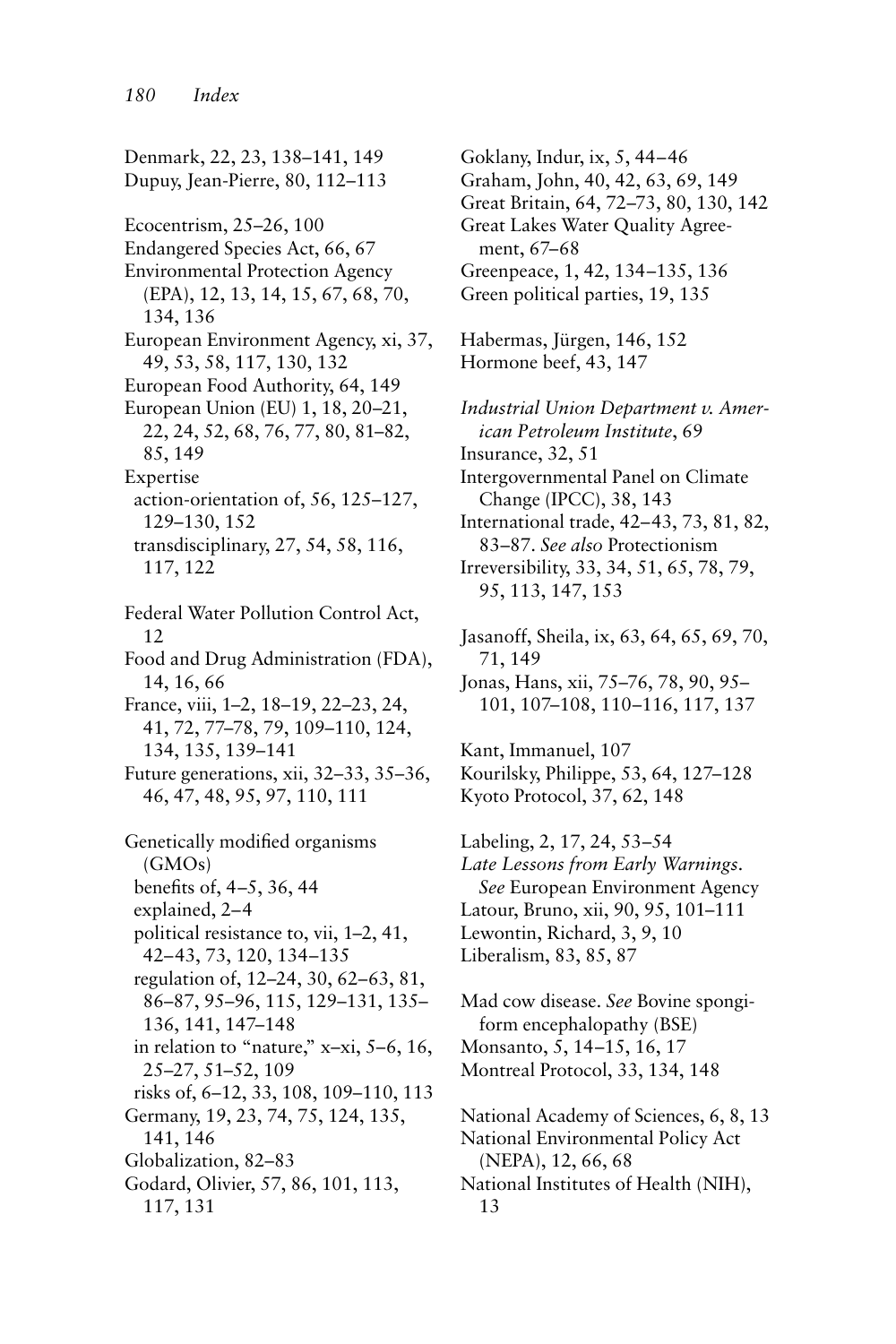Nature, concept of, x, 5–6, 16, 24–28, 36–37, 51, 75–76, 92, 99–101, 106, 108–109, 127–128

North Sea, pollution in, 76–77, 114– 115, 146

Office of Technology Assessment (OTA), 133, 136, 142 Ozone depletion, 31, 37, 116, 134

137–142

Pharmaceutical regulation, 7, 65. *See also* Food and Drug Administration (FDA)

Pollution Prevention Act, 67

Precautionary approach, 63, 65, 69, 73 Precautionary measures, xi, 27–28, 52–57, 116, 150 proportionality of, 56–57, 79, 80, 150

Precautionary policies in Europe, ix–xii, 18–24, 53, 59, 61–62, 70–82, 114–115, 135, 149 in U.S., ix–xii, 12–17, 61–72, 148– 149 Precautionary politics, xi, 116, 150–

151, 153 Precautionary principle

internationalization of, viii, 146–148, 153 meaning of, viii, 30, 65, 74, 107, 150

Product/process distinction, 21, 59, 86–87 Protectionism, 18, 42, 63, 81

Prudence (*phronesis*), 93–94

Raffensperger, Carolyn, 68, 148 Rationality, 39, 41–42, 48, 92, 101, 105 comprehensive, 44–45, 48–49, 52 one-sided, 152 in social learning, 146–147 Reagan, Ronald, 13, 69, 83

Registration, Evaluation, and Authorization of Chemicals (REACH) (EU), 68–69, 76 Regulators, independence of, 14–15, 16, 22, 54, 58, 64–65, 129–131 Representation, 91, 103–106, 139 Responsibility, 21, 35–36, 75–76, 92, 96–97, 100, 111, 153 Rio Declaration on Environment and Development, viii, 50, 85, 119–120 Risk actuarial nature of, 63–64, 116, 126 large-scale, 30–32, 36, 51, 83, 92 new, 30–38, 51, 150 perception, 41, 47–48, 102, 110, 130–131 quantification of, 39, 51, 64 society, 121–122 *(see* Beck, Ulrich) Sanitary and Phytosanitary Agreement (SPS), 43, 84 Science -based risk assessment, 29, 39–45, 59, 61, 63, 84–86, 121, 151 incorporated in precautionary principle, 57–59, 64–65, 106, 112 as political process, 81 (*see also* Latour, Bruno) Sclove, Richard, 137–138 Social learning, xiii, 38, 114–115, 123, 146–150 Stirling, Andrew, 115–116 Sunstein, Cass, ix, 41–42, 44, 47–52, 70, 117, 124 Sustainable development, 84, 125, 153 Tickner, Joel, 68, 115, 148 Tocqueville, Alexis de, 63 Toxic Substances Control Act (TSCA), 66, 68 Toxic substances regulation, 34, 41, 56, 66, 145, 148

Traceability. *See* Labeling

Uncertainty, vii, 6, 15–16, 27, 33–34, 47, 49, 57, 76, 86, 91, 92, 101, 106, 111, 114, 115–116, 120, 121, 122

Parliamentary Office for the Evaluation of Scientific and Technological Choices (OPECST) (France), 133, 136 Participatory technology assessment,